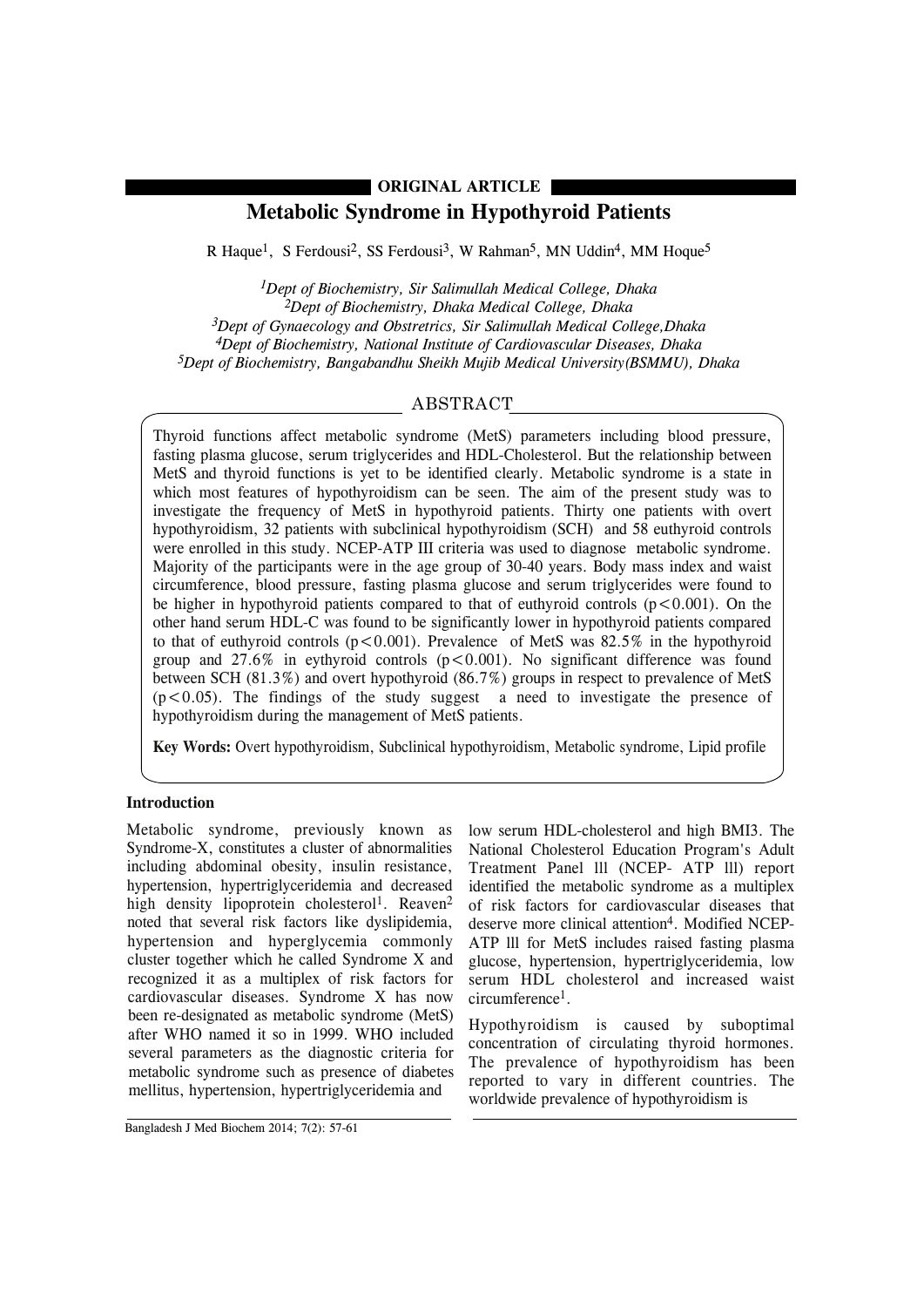Metabolic Syndrome in Hypothyroid Patients 58

1:100, but it may increases to 5:100 if patients of subclinical hypothyroidism are included<sup>5</sup>. Hypothyroidism is identified as the most common thyroid disorder in Bangladesh in different studies done by 'Endocrine Clinic' of Bangabandhu Sheikh Mujib Medical University<sup>6</sup>. It is estimated that, about 5% of our population are suffering from hypothyroidism. The frequency of hypothyroidism, both overt and subclinical is quite high in our country7.

Thyroid hormones play an essential role in regulating energy balance, metabolism of glucose and lipids and thus affect MetS parameters including HDL-C, triglyceride (TG), blood pressure and plasma glucose8. Hypothyroidism is associated with obesity, dyslipidemia and increased risk of atherogenic cardiovascular diseases<sup>9</sup>. Substantial evidences support that overt hypothyroidism potentiates several of the traditional risk factors of cardiovascular diseases. Subclinical hypothyroidism is a prevalent condition among adult population which is frequently overlooked. About one sixth of the metabolic syndrome patients attending the outpatient Department of a training and research hospital in Istambul, Turkey were found to have subclinical hypothyroidism<sup>10</sup>. It is estimated that 20-25% of South Asian have metabolic syndrome and many more are prone to develop it<sup>11</sup>. There is inadequate and scanty data in the context of our settings regarding the relationship between thyroid status and metabolic syndrome. So the study was undertaken to investigate the frequency of metabolic syndrome in hypothyroid patients, both overt and subclinical.

#### **Material and Methods**

This cross sectional study was carried out from July 2011 to May 2011 in the Department of Biochemistry, Bangabandhu Sheikh Mujib Medical University, Dhaka, Bangladesh. Study protocol was approved by local ethical committee and all participants gave written informed consent prior to entry in the study. One hundred and twenty one subjects were selected from Centre for Nuclear Medicine and Ultrasound, Dhaka Medical College. Newly diagnosed hypothyroid patients according to selection criteria were selected. Patients with serum TSH level  $> 5.0$ 

mU/L and normal  $FT<sub>4</sub>$  level (9.5 - 25 pmol/L) were taken as subclinical hypothyroidism, TSH  $> 10.0$  mU/L and FT<sub>4</sub> < 9.5 pmol/L were taken as overt hypothyroidism and TSH level (0.5- 5.0mU/L) and FT4 level (9.5-25.0 pmol/L) were taken as euthyroid group. Patients with known diabetes or other endocrine disorders, having pregnancy, renal diseases, liver diseases, old cases of hypothyroid, history of thyroidectomy or receiving steroid, lipid lowering agent or oral contraceptives were excluded from the study. Baseline demographic data were collected. Sitting Blood pressure was measured at least after 10 minutes of rest by standard procedure. A second measurement was made after at least 3 minutes. The mean of two measurements was taken for systolic and diastolic blood pressure<sup>10</sup>. Height in cm and weight in kg were measured with light clothing and without shoes. Waist circumference in cm was measured at the plane in the midpoint between the lower costal margin and highest point of iliac crest using a plastic measuring tape. Blood samples were collected following 12 hours of fasting and were centrifuged (2500rpm) after clot have been formed and retracted. From the separated serum fasting glucose, serum triglycerides, serum HDL cholesterol were measured by enzymatic method. MetS was diagnosed according to modified NCEP-ATP III criteria {presence of  $\geq$  3 of the following: 1. Waist circumference  $> 90$  cm in male,  $> 80$ cm in female. 2. SBP:  $\geq 130$  mm of Hg and/or DBP:  $\geq 85$ mm of Hg (or use of antihypertensive medication). 3. TG:  $\geq$ 150 mg/dl. 4. HDL-C > 40mg/dl in male, >50 mg in female. 5. Fasting  $glucose \geq 6.1$  mmol/L.

The results were expressed as mean  $\pm$ SD and proportions. CI (95%) was calculated for proportions. Comparisons were done by unpaired t-test. The p value of  $\leq 0.05$  was considered statistically significant.

#### **Result**

A total of 121 subjects were enrolled for the study of which 105 were females and 16 were males. They were classified into euthyroid, subclinical hypothyroid and overt hypothyroid according to their serum TSH and  $FT_4$  status. Of the total subjects, 58 were euthyroid and 63 were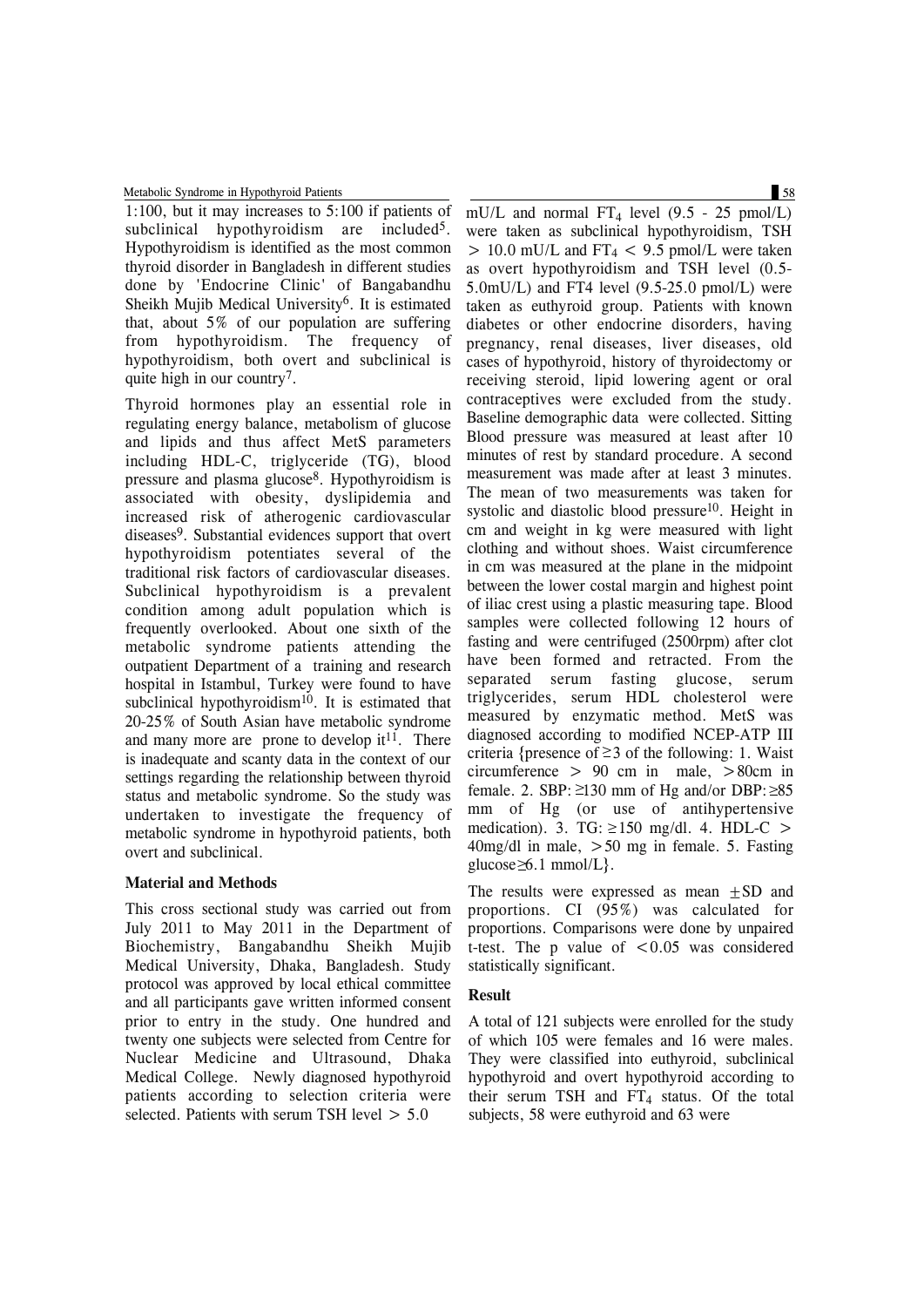#### 59 Bangladesh J Med Biochem 2014; 7(2) R Haque, S Ferdousi, SS Ferdousi et al

hypothyroid. Among the hypothyroid subjects, 32 were in the subclinical hypothyroid and 31 were in the overt hypothyroid groups. Majority of the study subjects in euthyroid and hypothyroid groups were in the age group of 30-40 years. Age distribution and clinical characteristics of the groups are depicted in the Table I and Table II respectively. Groups were similar in terms of age and sex distribution. Table III showed the mean values of BMI, waist circumference, systolic and diastolic blood pressure, fasting plasma glucose, triglycerides which were higher in hypothyroid subjects compared to euthyroid controls  $(p<0.001)$ . Serum HDL cholesterol levels were found to be significanty lower in the hypothyroid group compared to that of euthyroid controls  $(p < 0.001)$ .

The prevalence of MetS in hypothyroid subjects was 82.5% compared to that euthyroid (27.5%) which was statistically significant  $(p < 0.001)$ . Among overt hypothyroid subjects, frequency of MetS was a bit higher (Table IV and Table V).

**Table I:** Distribution of study subjects according to age and thyroid status  $(n=121)$ 

| Age<br>(yrs) | Euthyroid | <b>Subclinical</b><br>hypothyroid (SCH) | Overt<br><b>Hypothyroid</b> |
|--------------|-----------|-----------------------------------------|-----------------------------|
| 18-30        | 20        | 10                                      | 11                          |
| 30-40        | 22        | 12                                      | 16                          |
| 40-50        | 16        | 10                                      | 04                          |
| Total        | 58        | 32                                      | 31                          |

Table II: Anthropometric measurements, biochemical parameters and blood pressure of study subjects (clinical characteristics).

| <b>Parameters</b> | Euthyroid<br>$(n=58)$ |               | SCH<br>$(n=32)$      |             | Overt<br>$Hypothyroidn = 31$ |           |
|-------------------|-----------------------|---------------|----------------------|-------------|------------------------------|-----------|
|                   | Mean+ SD              | Range         | Mean $\pm$ SD Range  |             | $Mean + SD$                  | Range     |
| BMI               | $24.2 + 2.5$          | $20.0 - 32.0$ | $27.9 + 2.9$         | 23.3-34.6   | $28.2 + 2.9$                 | 22.2-34.9 |
| WC(cm)            | $83.8 + 4.9$          | 73-96         | $92 + 8.4$           | 75-106      | $92.1 + 7.9$                 | 78-105    |
| FPG(mmol/L)       | $4.9 + 0.3$           | $4.0 - 5.8$   | $5.8 + 0.8$          | $4.3 - 8.0$ | $5.7 + 0.6$                  | 4.9-8.0   |
| TG(mg/dl)         | $137 + 31$            | 57-201        | $159 + 42$           | 74-260      | $183 + 45$                   | 98-275    |
| HDL(mg/dl)        | $44.7 + 5.5$          | $27-62$       | $40.2 + 6.3$         | 31-56       | $39 + 9.5$                   | 27-59     |
| SBP(mm Hg)        | $116.3 + 9.9$         | $80 - 130$    | 125.3 + 11.4 100-140 |             | $125 + 12.4$                 | 95-150    |
| DBP(mm Hg)        | $76.3 + 6.4$          | $60-90$       | $82.5 + 8.0$         | $60-100$    | $84.3 + 7.3$                 | $65-100$  |

*\* WC: Waist circumference*

**Table lll:** Comparison of BMI, WC, biochemical parameters and blood pressure between euthyroid and hypothyroid subjects.

| <b>Variable</b>         | Euthyroid<br>$(n=58)$ | Hypothyroid<br>$(n=63)$ | p-value |
|-------------------------|-----------------------|-------------------------|---------|
|                         | $mean + SD$           | $mean + SD$             |         |
| BMI                     | $24.2 + 2.5$          | $28.0 + 2.9$            | < 0.001 |
| Waist circumference(cm) | $83.8 + 4.9$          | $92.2 + 7.7$            | < 0.001 |
| FPG(mmol/L)             | $4.9 + 0.3$           | $5.7 + 0.7$             | < 0.001 |
| Insulin $(\mu U/ml)$    | $7.6 + 3.7$           | $11.5 + 6.7$            | < 0.001 |
| TG(mg/dl)               | $137 + 31.2$          | $171.0 + 45.4$          | < 0.001 |
| HDL(mg/dl)              | $44.7 + 5.5$          | $40.1 + 8.0$            | < 0.001 |
| SBP(mmHg)               | $116.4 + 9.9$         | $125.2 + 11.8$          | < 0.001 |
| DBP(mmHg)               | $76.4 + 6.5$          | $83.4 + 7.7$            | < 0.001 |

**Table IV:** Prevalence of metabolic syndrome among the study subjects  $(n=121)$ 

| Group                   | <b>Frequency of MetS</b> | <b>Prevalence</b><br>Point estimate | 95% CI        | p-value |
|-------------------------|--------------------------|-------------------------------------|---------------|---------|
| Euthyroid<br>$(n=58)$   | 16                       | 27.5%                               | $16.0 - 39.0$ | < 0.001 |
| Hypothyroid<br>$(n=63)$ | 52                       | 82.5%                               | 73.2-91.8     |         |

**Table V:** Prevalence of metabolic syndrome among different types of hypothyroid study subjects.

| Group                            | <b>Frequency of</b> | Prevalence     | p-value   |                |
|----------------------------------|---------------------|----------------|-----------|----------------|
|                                  | <b>MetS</b>         | Point estimate | 95% CI    |                |
| <b>SCH</b><br>$(n=32)$           | 26                  | 81.2%%         | 67.7-94.7 | $\lambda$ 0.05 |
| Overt<br>hypothyroid<br>$(n=31)$ | 26                  | 83.8%          | 70.9-96.7 |                |

#### **Discussion**

High prevalence of MetS is a global phenomenon. Hypothyroidism and metabolic syndrome are recognized risk factors for atherosclerotic cardiovascular disease. The aim of the present study was to find out frequency of MetS in hypothyroidism.

Majority of the study subjects were female which indicates the preponderance of hypothyroidism among the females compared to males. Luboshitzky et al<sup>12</sup> found that BMI were similar in SCH and euthyroid controls but waist circumference was greater in their study subjects.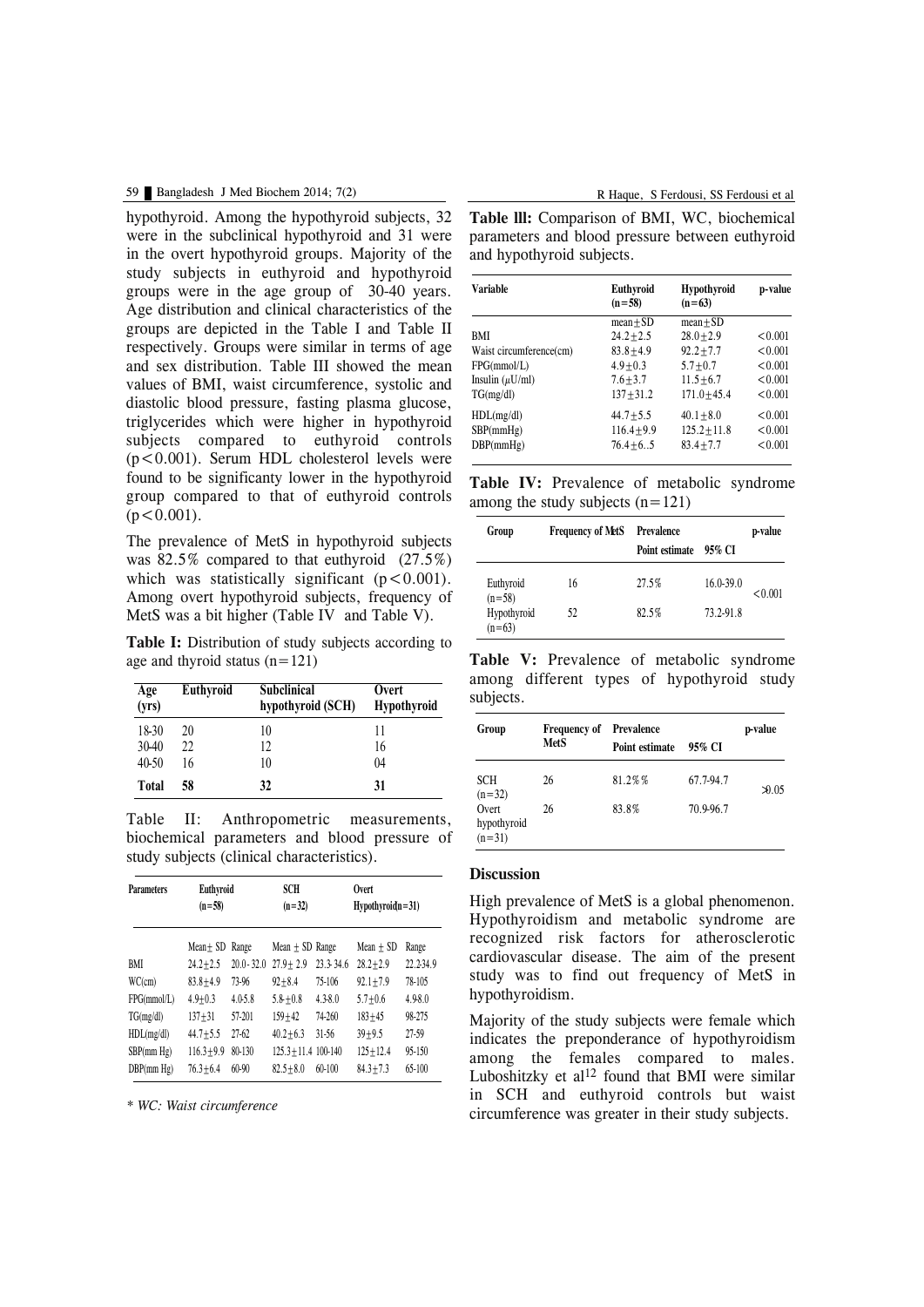Metabolic Syndrome in Hypothyroid Patients 60 and 100 km metabolic Syndrome in Hypothyroid Patients 60 and 100 km metabolic Syndrome in Hypothyroid Patients 60 and 100 km metabolic Syndrome in Hypothyroid Patients 60 and 1

This study revealed that both BMI and waist circumference were greater in SCH group compared to that of euthyroid controls. Maratou et  $al<sup>13</sup>$  and Ganidagly et al<sup>14</sup> found significantly higher FPG levels in hypothyroid patients which is in agreement with the findings of this study. Luboshitzky et al.<sup>12</sup> found that  $34.1\%$  of the study subjects with subclinical hypothyroidism were hypertensive. In our study about half of the individual in both the subclinical and overt hypothyroid groups had raised systolic and diastolic blood pressure and only one fifth euthyroid subjects had shown to have raised blood pressure. Our study also revealed significant difference in serum TG level between euthyroid and hypothyroid subjects. Thyroid hormone influences the transport of TG rich lipoproteins through its effect on lipoprotein lipase. Different studies also showed elevated levels of TG for subclinical hypothyroid subjects<sup>12,15</sup>. But a study showed a higher TG level even in subjects with a TSH level in the upper normal range<sup>16</sup>.

This study used modified NCEP-ATP III criteria, which include lower values as cut-off points for waist circumference compared to that of NCEP-ATP III and higher values for HDL cholesterol compared to WHO criteria. Most of the study subjects in hypothyroid group (56 out of 63) showed higher waist circumference as well as lower HDL cholesterol level.

The mean fasting level of HDL cholesterol was found to be significantly lower in hypothyroid group than that of euthyroid controls. This finding agree with the finding of Althas et al.<sup>17</sup>, but many researchers found no difference in HDL cholesterol concentration both in hypothyroid and euthyroid group15,18.

The study revealed that 27% of the biochemically euthyroid subjects were positive for MetS according to the modified NCEP-ATP III criteria. This is in agreement with other studies done at home and abroad. Rahim et al.<sup>19</sup> in a study done in a rural community of Bangladesh, found that 20.7% of the population had metabolic syndrome according to the modified NCEP-ATP III. Among the hypothyroid subjects 82.5% fulfilled the criteria for metabolic syndrome in this study. Frequency of metabolic syndrome was similar in

SCH (81.2%) and overt hypothyroidism  $(83.8\%)$ . Ganidagly et al.<sup>14</sup>, in Turkey, found that 44% of the hypothyroid, 35% of the SCH had metabolic syndrome according the NCEP-ATP III criteria.

This study found that prevalence of MetS is quite high in overt as well as SCH. So both groups of people need to be screened for MetS and cardiometabolic risk factors. On the other hand, people with MetS need to be screened for presence of hypothyroidism. This clinical awareness will substantially help to give adequate attention to MetS, hypothyroidism and cardio-metabolic risk factors in an attempt to reduce the morbidity and mortality out of MetS, hypothyroidism and cardiovascular diseases.

#### **References**

- 1. Dhanraj E, Bhansali A, Jaggi S, Dutta P, Jain S, Tiwari P. Prevalence and predictors of metabolic syndrome in nonobese Asian Indians with newly detected type 2 diabetes mellitus. **J Ind Med Assoc** 2008; **106:** 366-72.
- 2. Reaven GM. Role of insulin resistance in human disease. **Diabetes** 1988; **37:** 1595-1607.
- 3. World Health Organization: Definition, diagnosis and classification of diabetes mellitus and its complications: report of a WHO consultation. Part 1: diagnosis and classification of diabetes mellitus. Available at http://whqlibdoc.who.int/hq/ 1999/who\_NCD\_NCS\_99.2pdf
- 4. Grundy SM, Brewer B, Cleeman JI, Smith SC, Lenfant C. 'Definition of Metabolic syndrome', Proceedings of the National Heart, Lung and Blood Institute/American Heart Association Conference on Scientific Issues related to Definition. **Circulation** 2004; **109:** 433-38.
- 5. Strachan MWJ and Walker BR. Endocrine diseases in NA Boon, NR Colledge and BR Walker(eds), Davidson's Principle and practice of Medicine, 20th ed, Churchill Livingstone, New York, **2006:** 739-804.
- 6. Alam MN, Haq SA, Ansari MAG, Karim MA, Das KK, Baral PK . Spectrum of thyroid disorder in IPGMR, Dhaka, Bangladesh. **Bangladesh J Med** 1995; **6:** 53-8.